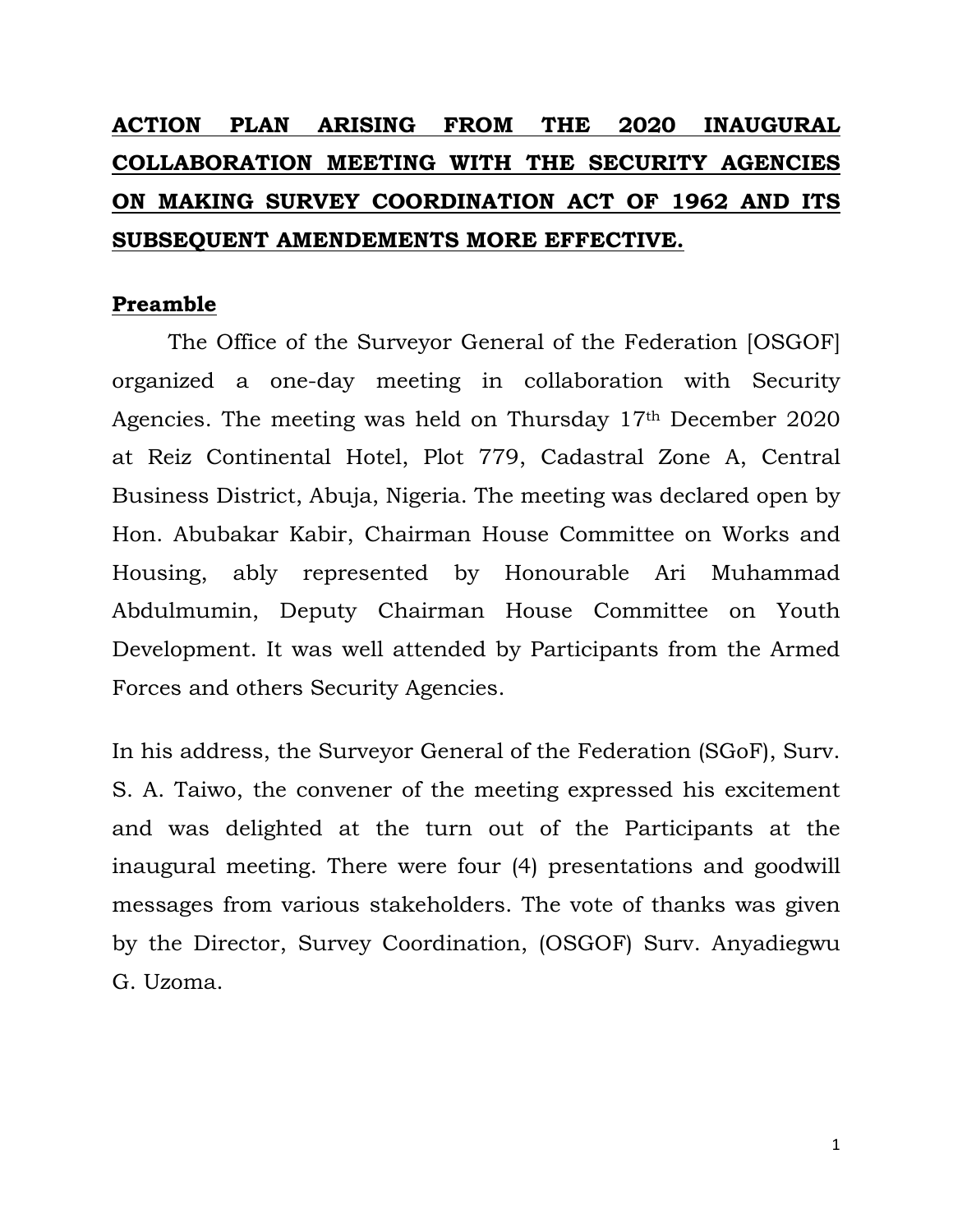## **INTRODUCTION**

The importance of Surveying and Geo-information products in the provision of infrastructure, security, housing, food production, exploration and exploitation, indeed in all sectors of the economy and development is not in doubt.

The primary objective of the Act is to provide for the monitoring of all Surveying and Geo-information activities and this was what informed the Survey Coordination Act of 1962 and its subsequent amendments.

Over the years, it was apparent that, the Act has not been able to deliver the purpose for which it was enacted. To this end, the Office has convened the meeting to chart a way forward and at the close of the meeting, the underlisted Action Plans were agreed for implementation;

- 1. Amendment of Survey Coordination Act of 1962 in line with the current realities concerning fines and Technological advancement.
- 2. Establishment of Liaison Offices by OSGOF within the multinationals in Oil and Gas, other Mineral Resources exploration and exploitation Sectors.
- 3. Armed Forces and other security agencies should support/facilitate the enforcement of the law in all relevant sectors.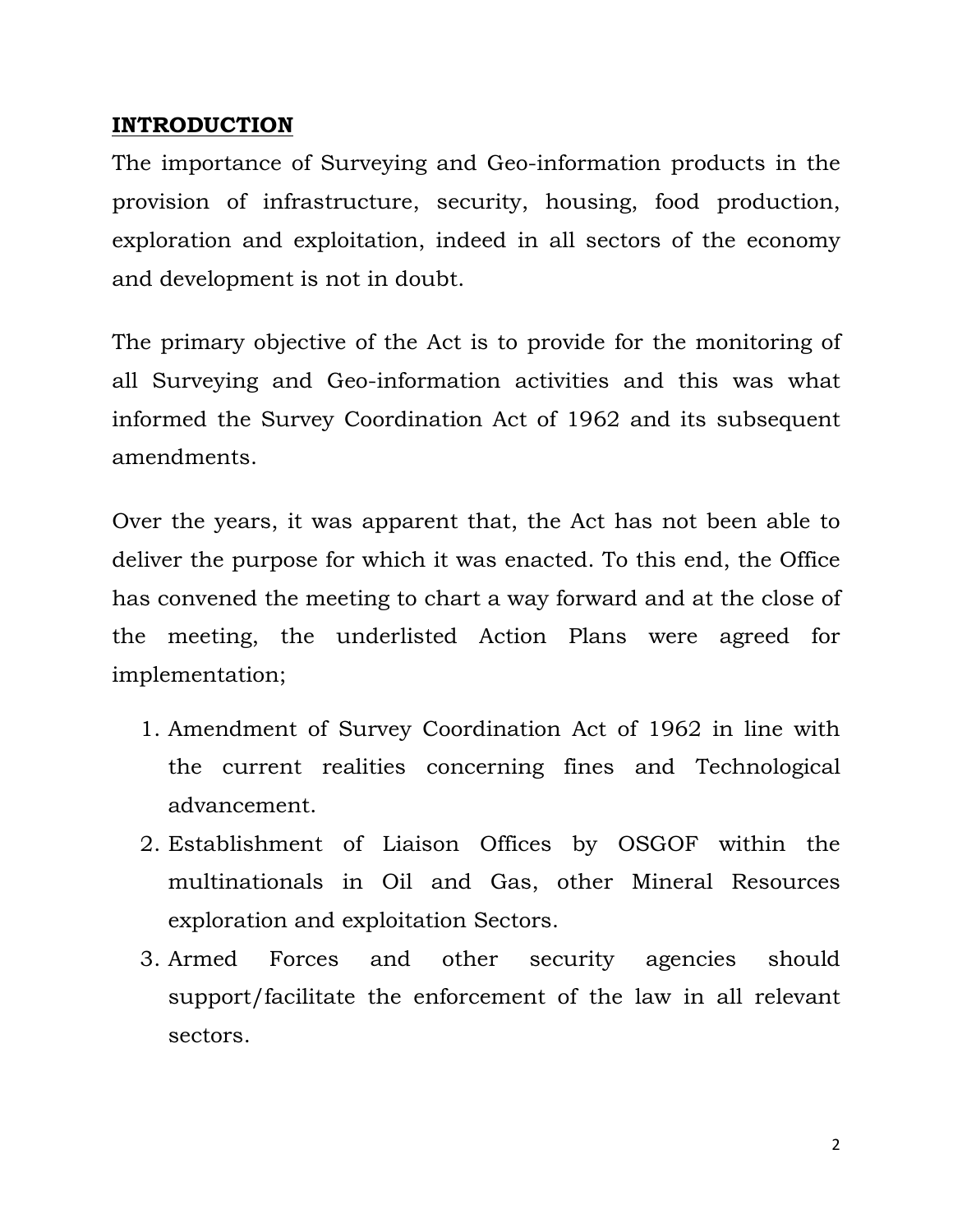- 4. Control of the Proliferation of Surveying and Mapping activities by almost all Sectors in Nigeria, without the knowledge of OSGOF whose responsibility amongst others, is to provide requisite Geospatial Information for all Sectors.
- 5. Office of the Secretary to the Government of the Federation should direct all MDAs to henceforth collaborate with OSGOF for all Geospatial related Services.
- 6. Sensitization of the MDAs and the General Public on the Survey Coordination Act of 1962 and its subsequent amendments by OSGOF.
- 7. Establishment of Joint implementation Committee of critical stakeholders to enforce the Survey Coordination Act of 1962 and its subsequent amendments.
- 8. Periodic Strategic meeting with the Armed Forces and other Security Agencies.
- 9. Establishment of protocols with critical stakeholders to determine unauthorised Survey and Mapping activities in the Country.
- 10. Production of Comprehensive Large-Scale maps and updating of the existing ones by OSGOF.
- 11. Periodic training and re-training of surveyors in Surveying & Mapping due to dynamic advancements in technology.
- 12. Setting templates for sharing of Geospatial Data and Services with critical stakeholders.